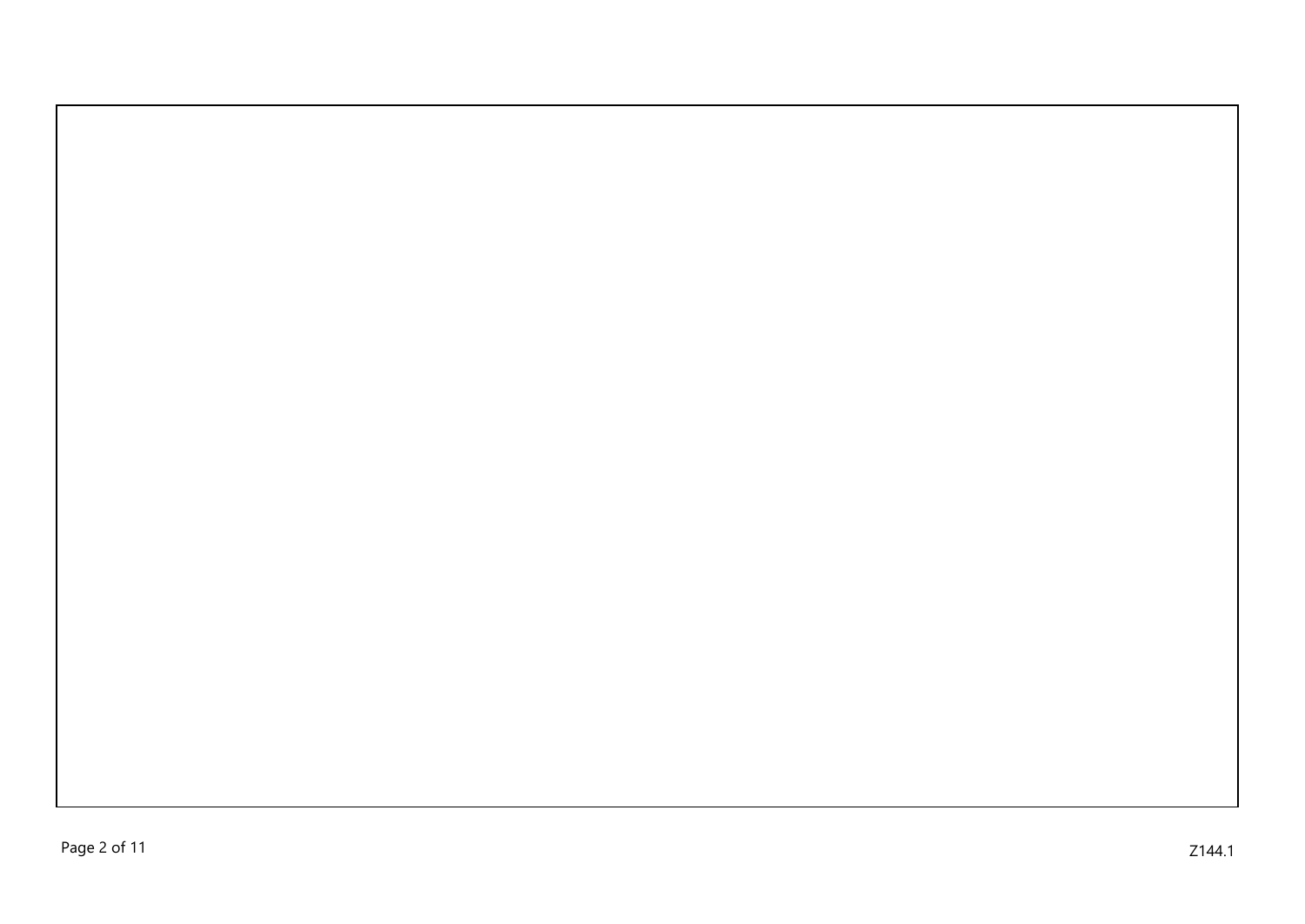| #              | Island            | House Name             | Name            | Sex       | National ID | ، ه ، مرگ                            | ىئرىتر                                                                                                                                                                                                                          |
|----------------|-------------------|------------------------|-----------------|-----------|-------------|--------------------------------------|---------------------------------------------------------------------------------------------------------------------------------------------------------------------------------------------------------------------------------|
|                | Gn. Fuvahmulah    |                        |                 |           |             |                                      |                                                                                                                                                                                                                                 |
|                | Gn. Fuvahmulah    | Dhadimagu. Beyrefeeshi | Mohamed Sameeu  | M         | A272557     | تېرو د عواصر پېړو سر                 | ورەرو سەچە                                                                                                                                                                                                                      |
| $ 2\rangle$    | Gn. Fuvahmulah    | Dhadimagu. Malares     | Ahmed Mibsaam   | M         | A273398     | ار دو.<br>درود کانگریز               |                                                                                                                                                                                                                                 |
| 3              | Gn. Fuvahmulah    | Dhoodigan. Irufuheyge  | Ibrahim Saeed   | M         | A275676     | قروئە ئەر ئەرەپە                     | رەنزرو سىرىتر                                                                                                                                                                                                                   |
|                | HA. Ihavandhoo    |                        |                 |           |             |                                      |                                                                                                                                                                                                                                 |
| $\overline{4}$ | HA. Ihavandhoo    | Asrafeege              | Hussain Akram   | ${\sf M}$ | A266377     | ىر شەنىزى <sub>رى</sub> ئ            | ב הוניים ובעיות                                                                                                                                                                                                                 |
| HA. Kelaa      |                   |                        |                 |           |             |                                      |                                                                                                                                                                                                                                 |
| 5              | HA. Kelaa         | Finifenmaage           | Adam Asthar     | ${\sf M}$ | A090475     | ار سو ه د د ،                        | پره ره ده.<br>مرکزی مرگ                                                                                                                                                                                                         |
|                | HDh. Kurinbi      |                        |                 |           |             |                                      |                                                                                                                                                                                                                                 |
| 6              | HDh. Kurinbi      | Bageechage             | Ahmed Siyaah    | M         | A223245     | ے پر پڑی<br> ص پ <sub>ر</sub> پڑی    | رەرو جەدر<br>مەدىر جەدر                                                                                                                                                                                                         |
| $\overline{7}$ | HDh. Kurinbi      | <b>Dhoores</b>         | Ibrahim Hassan  | M         | A224894     | دو ۽ ه                               |                                                                                                                                                                                                                                 |
| 8              | HDh. Kurinbi      | Husnuheenaage          | Mohamed Ahmed   | M         | A224304     | <sup>ج</sup> مەش <sub>رىپ</sub> ىترى |                                                                                                                                                                                                                                 |
|                | HDh. Makunudhoo   |                        |                 |           |             |                                      |                                                                                                                                                                                                                                 |
| 9              | HDh. Makunudhoo   | Bashimaage             | Saudulla Ahmed  | ${\sf M}$ | A237194     | ئەبرىرى<br>                          | يحصر الله مربر ور                                                                                                                                                                                                               |
| 10             | HDh. Makunudhoo   | Luxury                 | Ahmed Wajeehu   | M         | A236778     | ر ە ر<br>مۇئى ئىچ                    | پرور تری ح                                                                                                                                                                                                                      |
|                | HDh. Neykurendhoo |                        |                 |           |             |                                      |                                                                                                                                                                                                                                 |
| 11             | HDh. Neykurendhoo | Mooni                  | Mohamed Hussain | ${\sf M}$ | A244988     | لتقسير                               | ورەرو ورىدىگ                                                                                                                                                                                                                    |
| K. Gulhi       |                   |                        |                 |           |             |                                      |                                                                                                                                                                                                                                 |
| 12             | K. Gulhi          | Naseemee Villa         | Hussain Soheef  | M         | A141134     | ىئرسوچە بۇ                           | چەسىر سىر بەر ئى                                                                                                                                                                                                                |
|                | Lh. Hinnavaru     |                        |                 |           |             |                                      |                                                                                                                                                                                                                                 |
| 13             | Lh. Hinnavaru     | Vinares                | Adam Ziyaadh    | ${\sf M}$ | A224840     | <sub>ع</sub> سر پڑے                  | پر ده سر پر در<br>مرکز در سر                                                                                                                                                                                                    |
| Male'          |                   |                        |                 |           |             |                                      |                                                                                                                                                                                                                                 |
| 14             | Male'             | M. Zebra               | Hussain Shimaan | M         | A362040     | و به چې پر                           | جر سکھر سی سے وگھرا کر دی کر کر کر دی کر دی کر دی کر دی کر دی کر دی کر دی کر دی کر دی کر دی کر دی کر دی کر دی<br>مرکز کر دیکھیے کر دی کر دی کر دی کر دی کر دی کر دی کر دی کر دی کر دی کر دی کر دی کر دی کر دی کر دی کر دی کر دی |
| S. Feydhoo     |                   |                        |                 |           |             |                                      |                                                                                                                                                                                                                                 |
| 15             | S. Feydhoo        | Buruneege              | Mohamed Waheed  | ${\sf M}$ | A294675     | ه بر سره<br>ن <i>ه بر</i> سره        | ورەرو رىرو                                                                                                                                                                                                                      |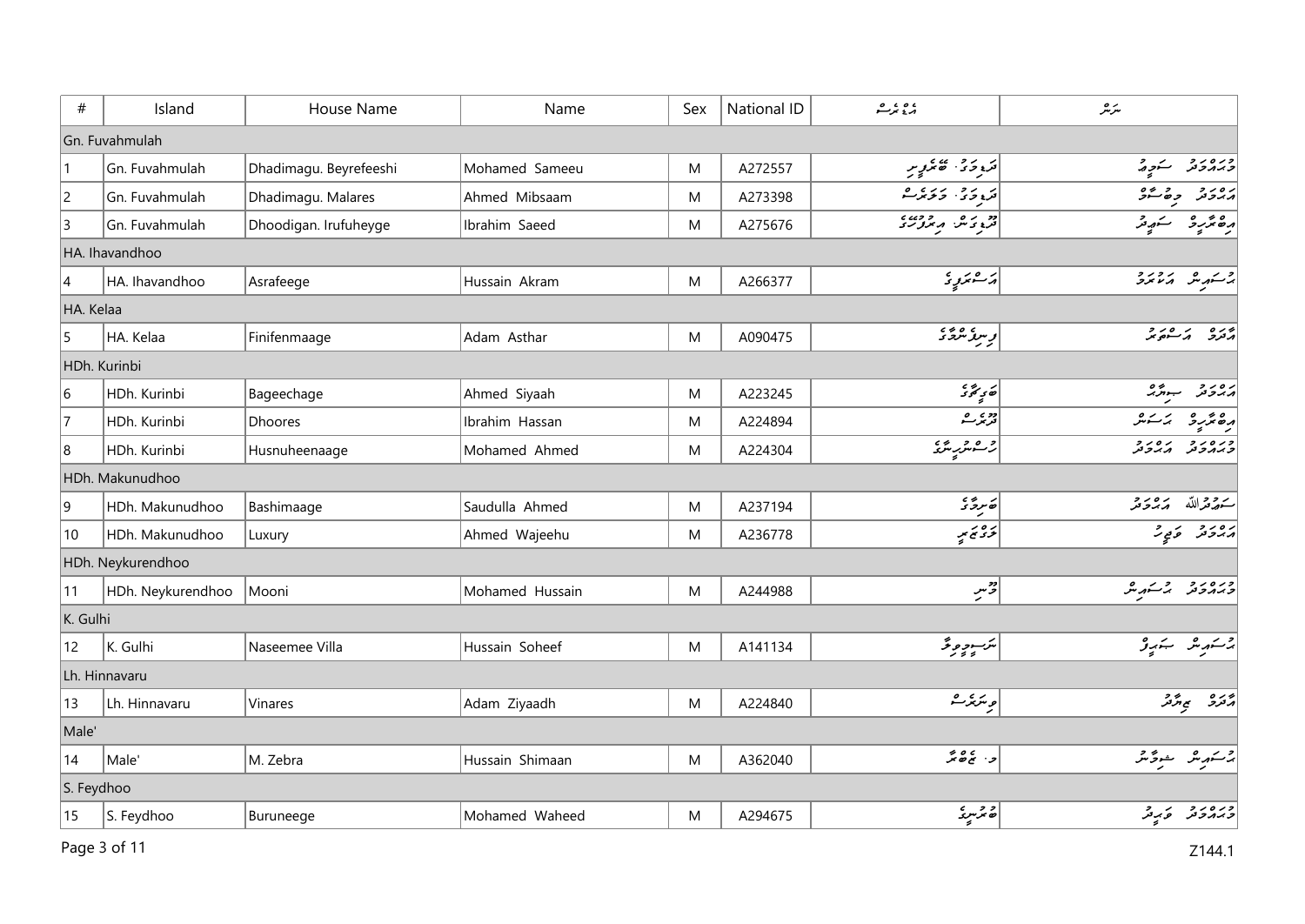|    | S. Hithadhoo   |                     |                   |   |         |                                     |                                                                       |
|----|----------------|---------------------|-------------------|---|---------|-------------------------------------|-----------------------------------------------------------------------|
| 16 | S. Hithadhoo   | Agoteege            | Hussain Manikfaan | M | A111493 | پرسم پر                             | 2 كەر بىرى بىر 2 ° ج                                                  |
| 17 | S. Hithadhoo   | Aviary              | Abdulla Zaki      | M | A012190 | لجمورتمبر                           | پر ۱۵ قرالله<br>$\check{\epsilon}$                                    |
| 18 | S. Hithadhoo   | Kashifashuvige      | Mohamed Sajid     | M | A018552 | ر سر توگر د می                      | <i>د بر ه ب</i> ر و<br>  <del>د</del> بر پر <del>د</del> ر<br>ستگھ فر |
| 19 | l S. Hithadhoo | Niadhurugasdhoshuge | Ahmed Najah       | M | A271734 | ر و و ر ه پر و پ<br>سمدنویوی سونوری | پر ۱۵ ر و<br>ىر ئە 2                                                  |
| 20 | S. Hithadhoo   | Sabdhelige          | Hawwa Ahmed       | F | A019557 | رە ئەر ئ                            | ره ده رور د<br> پهرې مرکز                                             |
| 21 | S. Hithadhoo   | Shady Cabin         | Mohamed Ahmed     | M | A077043 | يئے پر عاصر<br>- 5                  | و رە ر د<br><i>و پە</i> گەر<br>2001<br>مدبروتر                        |
| 22 | S. Hithadhoo   | Sherry Heaven       | Ahmed Thariq      | M | A021447 | ڪ پر <i>گرو</i> مگر                 | چچ سرچ<br>  پر ۱۵ ر و<br>  <i>پر پ</i> ر <del>د</del> ر               |
|    | Sh. Foakaidhoo |                     |                   |   |         |                                     |                                                                       |
| 23 | Sh. Foakaidhoo | Nooranmaage         | Hussain Solah     | M | A263166 | دور ه د »<br>سرپرسرچ ی              | ىبە ئۇر<br>جرىسە مەشر                                                 |
| 24 | Sh. Foakaidhoo | Thaaju              | Jibureel Saamy    | M | A340438 | پر و<br>حو                          | م <sub>و</sub> ھ مرمحہ<br>سنوح                                        |
|    | Th. Vilufushi  |                     |                   |   |         |                                     |                                                                       |
| 25 | Th. Vilufushi  | Dhekunuge           | Hassan Furugan    | M | A284497 | ی و و ،<br>تور سری                  | پرسە ئىر ئۇ ئوتقىر                                                    |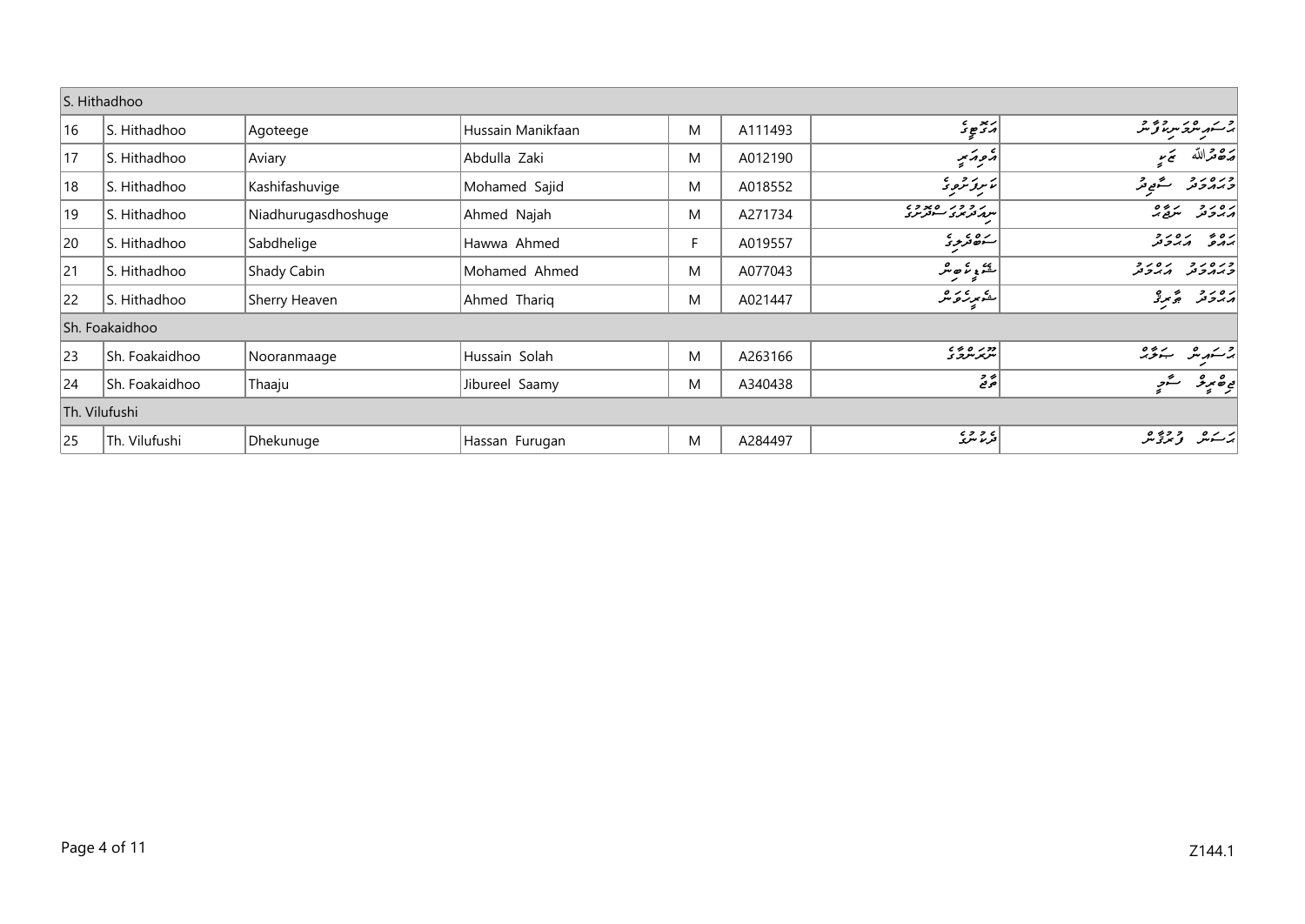## *w7qAn8m?sCw7mRo>u;wEw7mRw;sBo<*

| ايئرمين | $\overline{\phantom{a}}$ | ىر تە |
|---------|--------------------------|-------|
|         |                          |       |
|         |                          |       |
|         |                          |       |

## *w7q9r@w7m>sCw7qHtFoFw7s;mAm=q7w7qHtFoFw7s;*

| بر ه | ىر مىر |  |
|------|--------|--|
|      |        |  |
|      |        |  |
|      |        |  |

| $\frac{2}{n}$ | $\overline{\phantom{a}}$ | اير هنه. | $\mathcal{O} \times$<br>سرسر |
|---------------|--------------------------|----------|------------------------------|
|               |                          |          |                              |
|               |                          |          |                              |
|               |                          |          |                              |

| ' ئىرتىر: | سر سر |  |
|-----------|-------|--|
|           |       |  |
|           |       |  |
|           |       |  |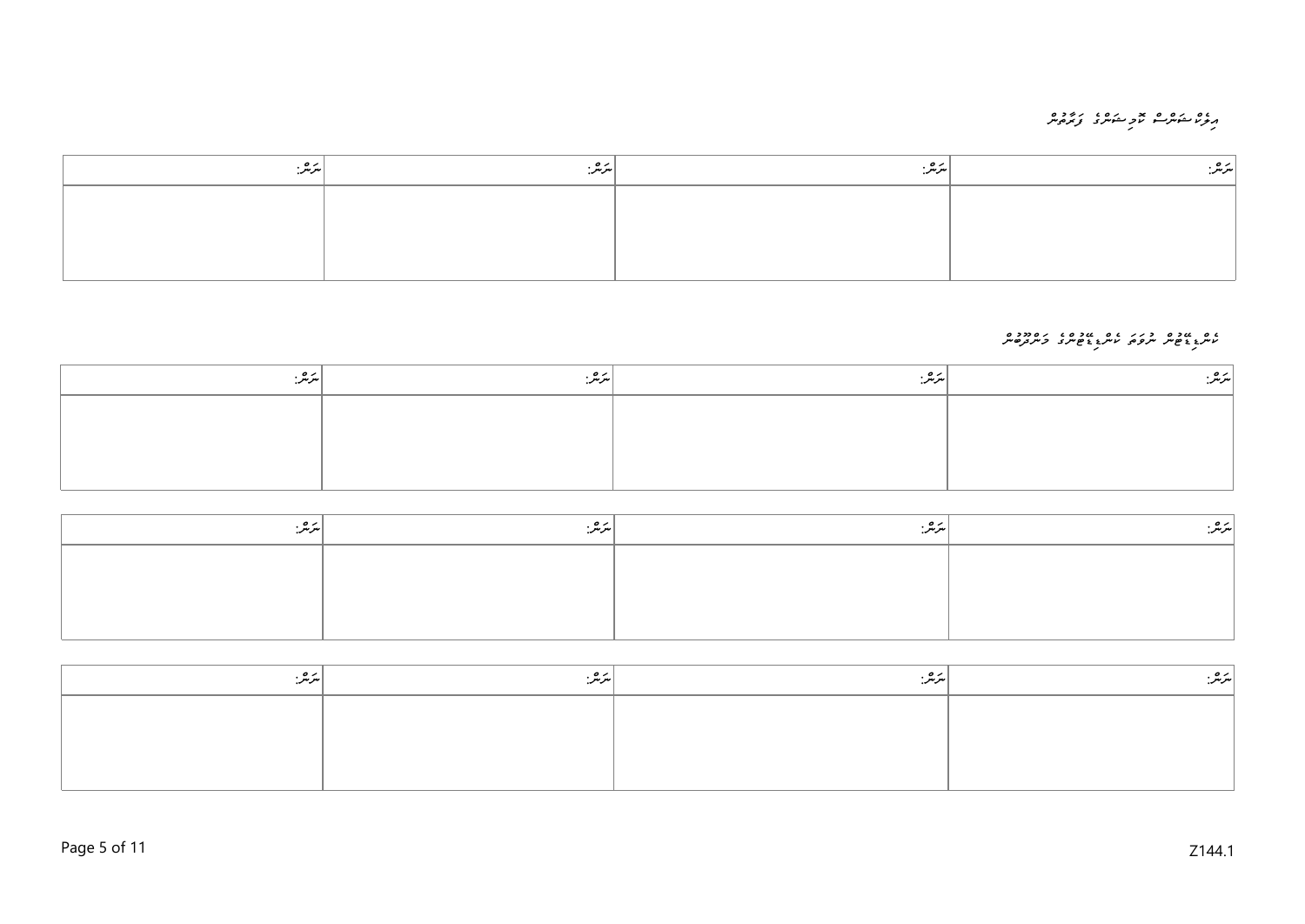| يزهر | $^{\circ}$ | ىئرىتر: |  |
|------|------------|---------|--|
|      |            |         |  |
|      |            |         |  |
|      |            |         |  |

| <sup>.</sup> سرسر. |  |
|--------------------|--|
|                    |  |
|                    |  |
|                    |  |

| ىئرىتر. | $\sim$ | ا بر هه. | لىرىش |
|---------|--------|----------|-------|
|         |        |          |       |
|         |        |          |       |
|         |        |          |       |

| $\overline{\phantom{a}}$<br>سرس | ر ه<br>,,, | . . | 。<br>سرس. |
|---------------------------------|------------|-----|-----------|
|                                 |            |     |           |
|                                 |            |     |           |
|                                 |            |     |           |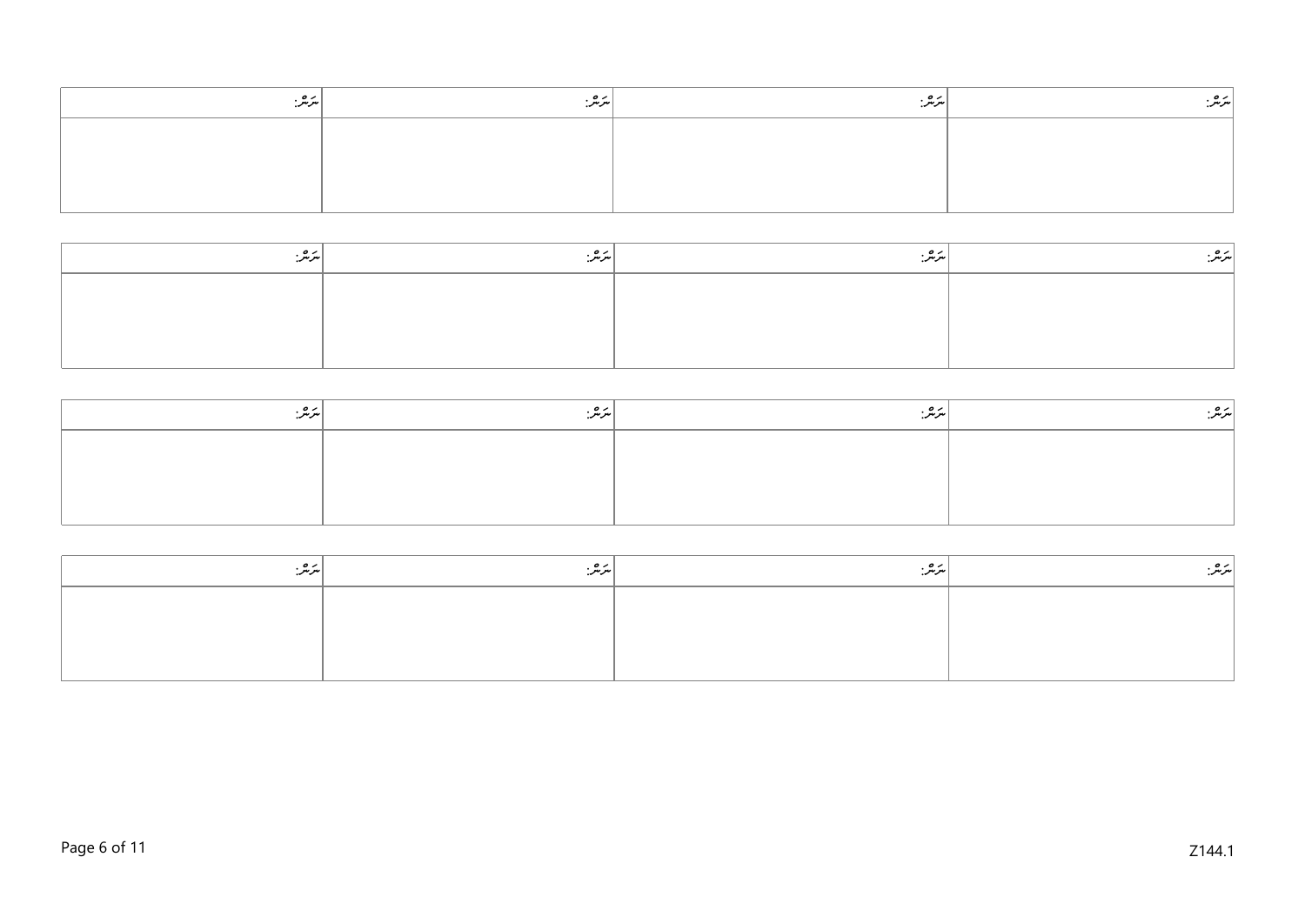| ير هو . | $\overline{\phantom{a}}$ | يرمر | اير هنه. |
|---------|--------------------------|------|----------|
|         |                          |      |          |
|         |                          |      |          |
|         |                          |      |          |

| ىبرىر. | $\sim$<br>ا سرسر . | يئرمثر | o . |
|--------|--------------------|--------|-----|
|        |                    |        |     |
|        |                    |        |     |
|        |                    |        |     |

| 'تترنثر: | . .<br>يسمونس. |  |
|----------|----------------|--|
|          |                |  |
|          |                |  |
|          |                |  |

|  | . ه |
|--|-----|
|  |     |
|  |     |
|  |     |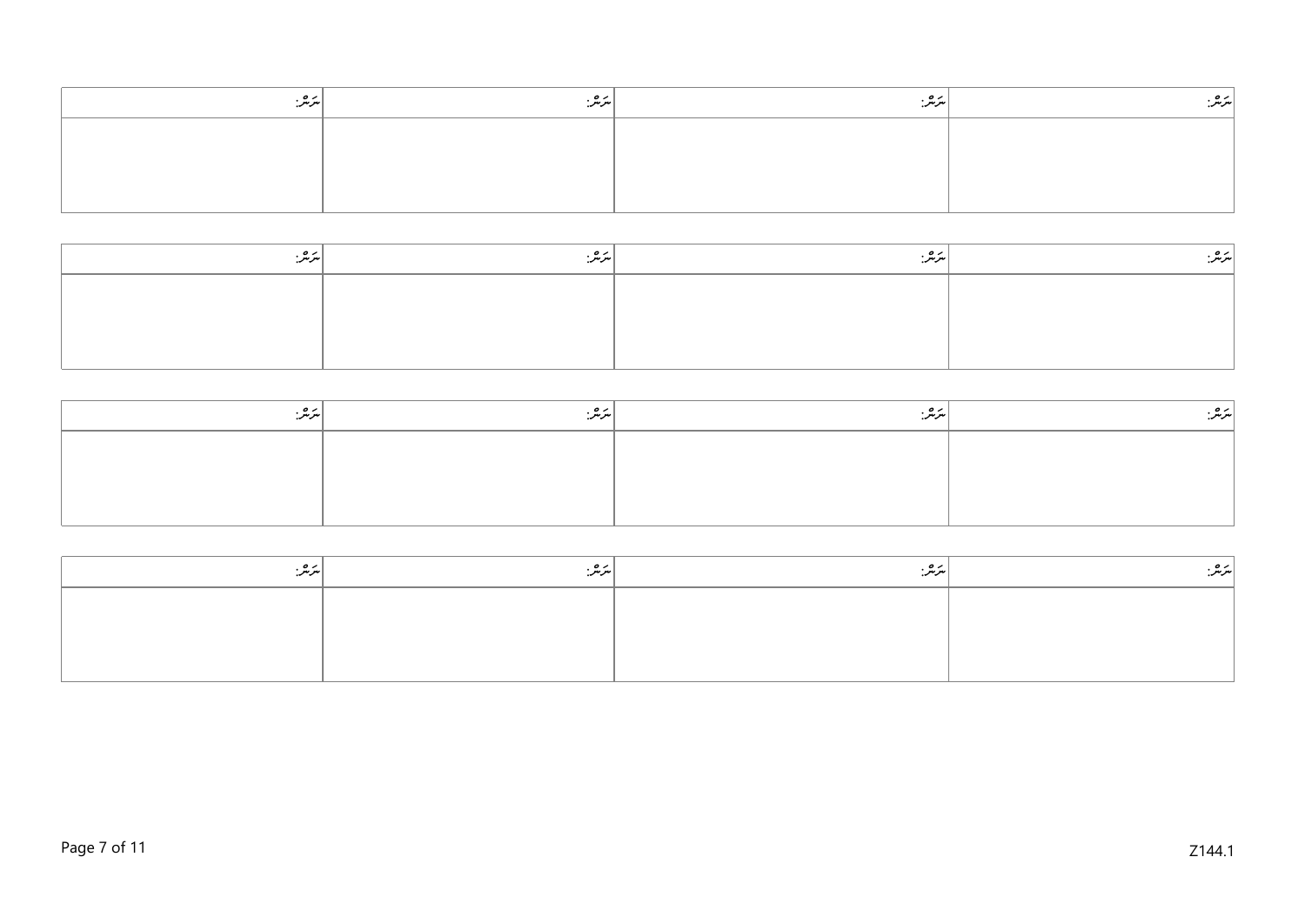| ير هو . | $\overline{\phantom{a}}$ | يرمر | اير هنه. |
|---------|--------------------------|------|----------|
|         |                          |      |          |
|         |                          |      |          |
|         |                          |      |          |

| ىبرىر. | $\sim$<br>ا سرسر . | يئرمثر | o . |
|--------|--------------------|--------|-----|
|        |                    |        |     |
|        |                    |        |     |
|        |                    |        |     |

| 'تترنثر: | . .<br>يسمونس. |  |
|----------|----------------|--|
|          |                |  |
|          |                |  |
|          |                |  |

|  | . ه |
|--|-----|
|  |     |
|  |     |
|  |     |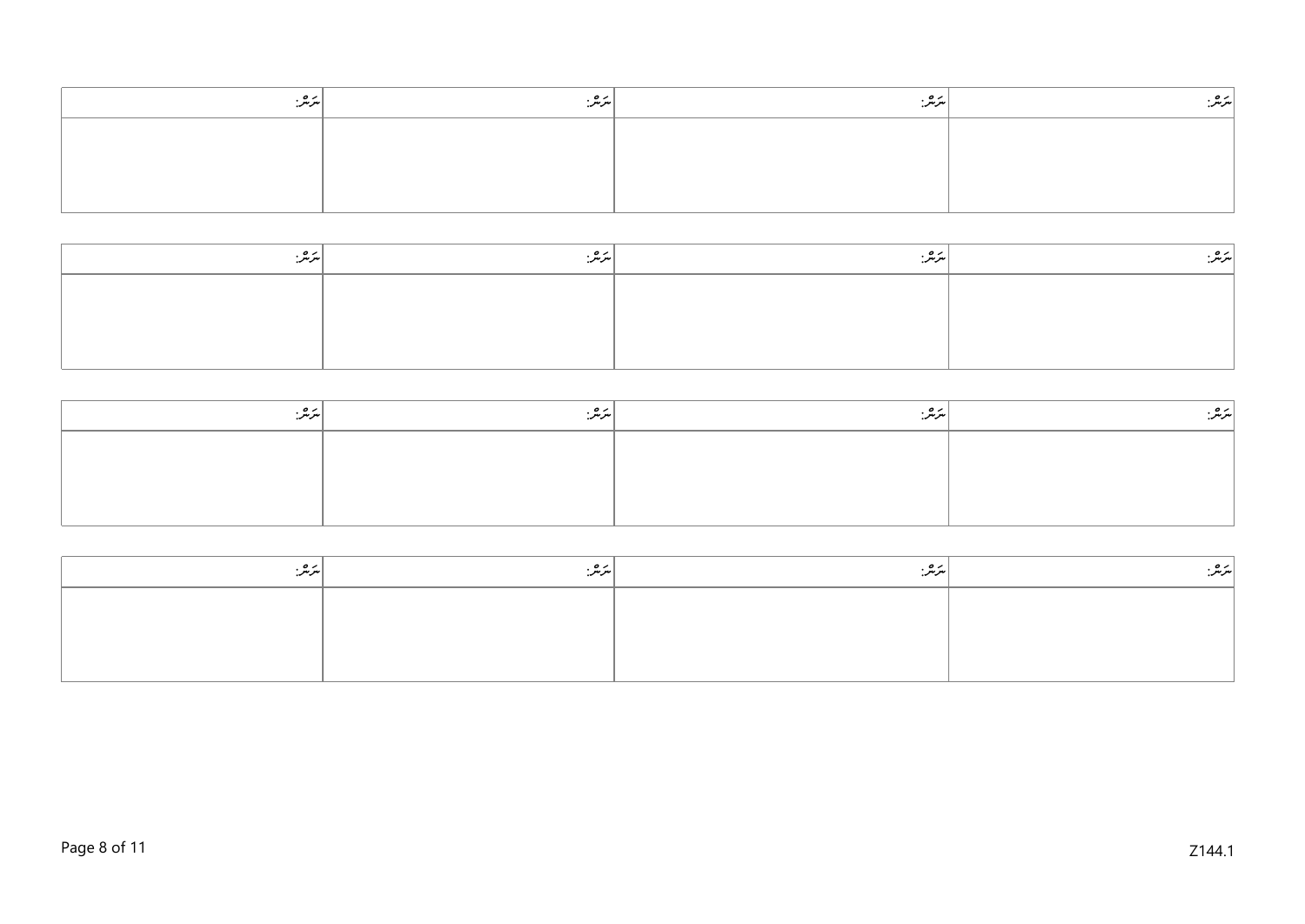| $\cdot$ | 。 | $\frac{\circ}{\cdot}$ | $\sim$<br>سرسر |
|---------|---|-----------------------|----------------|
|         |   |                       |                |
|         |   |                       |                |
|         |   |                       |                |

| ايرعر: | ر ه<br>. . |  |
|--------|------------|--|
|        |            |  |
|        |            |  |
|        |            |  |

| بر ه | 。 | $\sim$<br>َ سومس. |  |
|------|---|-------------------|--|
|      |   |                   |  |
|      |   |                   |  |
|      |   |                   |  |

| 。<br>. س | ىرىىر |  |
|----------|-------|--|
|          |       |  |
|          |       |  |
|          |       |  |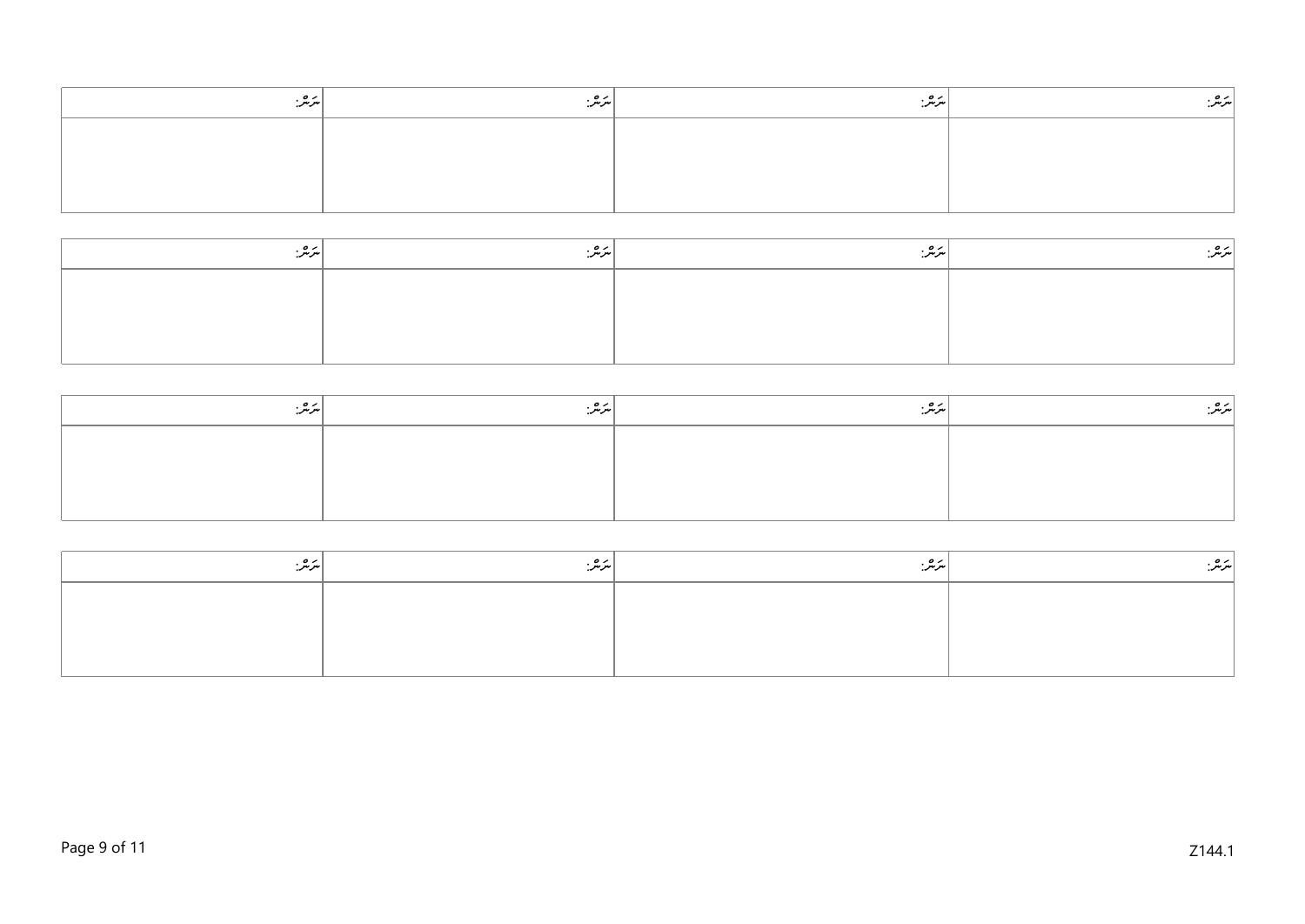| ير هو . | $\overline{\phantom{a}}$ | يرمر | اير هنه. |
|---------|--------------------------|------|----------|
|         |                          |      |          |
|         |                          |      |          |
|         |                          |      |          |

| ىبرىر. | $\sim$<br>ا سرسر . | يئرمثر | o . |
|--------|--------------------|--------|-----|
|        |                    |        |     |
|        |                    |        |     |
|        |                    |        |     |

| انترنثر: | ر ه |  |
|----------|-----|--|
|          |     |  |
|          |     |  |
|          |     |  |

|  | . ه |
|--|-----|
|  |     |
|  |     |
|  |     |